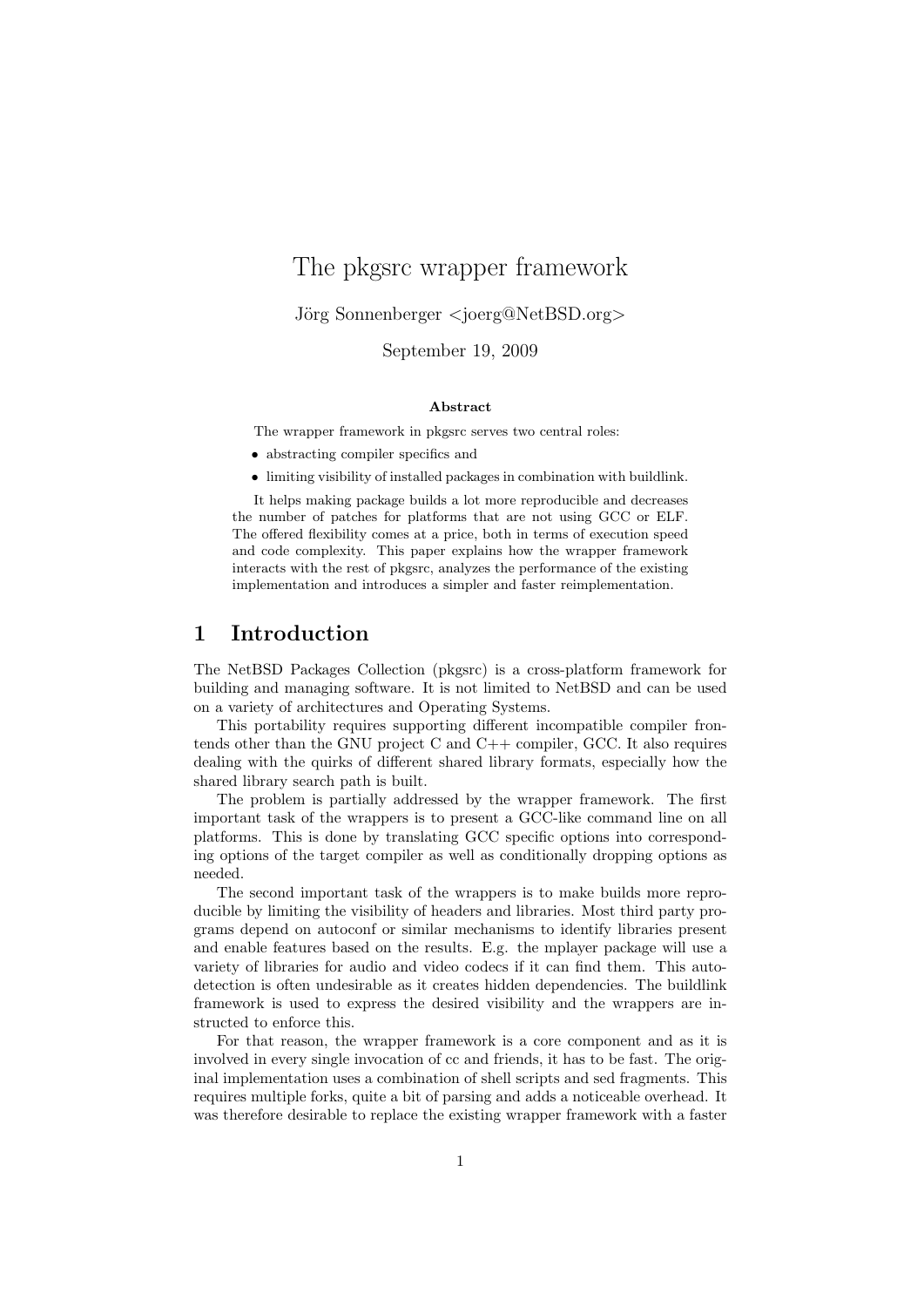code base. A secondary goal was to use an easier to understand structure and to better document what happens in the various phases.

This paper explains the environment created by the buildlink framework, the necessary transformations to make the system compiler cope with this environment and the special problems libtool creates. Last but not least the structure of the new wrappers are discussed and the performance of both implementations is compared. The discussed transformations generally follow the new wrapper, but relevant differences are mentioned.

# 2 Buildlink

The buildlink framework is one of the core components of pkgsrc. It serves two important purposes. First of all it moves the checking of required versions for dependencies to one single place. As pkgsrc doesn't have the man power e.g. of Debian, it has to make updates a lot less painful for developers. It also means that the amount of testing with mixed versions is more limited and therefore it is desirable to have the common base line in one single place.

The second role of buildlink is to describe the dependencies among packages and more important the required visibility between them. E.g. a package that wants to use GTK+ also needs Glib. Often dependencies are not transitive as programs or libraries are only needed for building or are wrapped and not exposed. Including the buildlink3.mk files of the corresponding package expresses that the content of that package should be visible.

To implement the visibility, a shadow file tree is created in the .buildlink subdirectory of the work area for the package. E.g. for GTK+ the headers in include/gtk-2.0/gtk are symlinked from /usr/pkg to the .buildlink directory. The specific list of the files depends on the content of the package and a list of filters. By default, header files, libraries and pkg-config files are shadowed.

The task of the wrapper framework is now to make sure the compiler is only using the .buildlink shadow tree instead of /usr/pkg by transforming the arguments.

### 3 Transformations for C-like compiler driver

The transformations are done in multiple phases:

- 1. Normalization
- 2. First cleanup
- 3. Generic option transformation
- 4. Reordering
- 5. Compiler-specific option transformation
- 6. Second cleanup

The phases are run in order and process the result of the previous phase. Each phase can add, change, or drop options.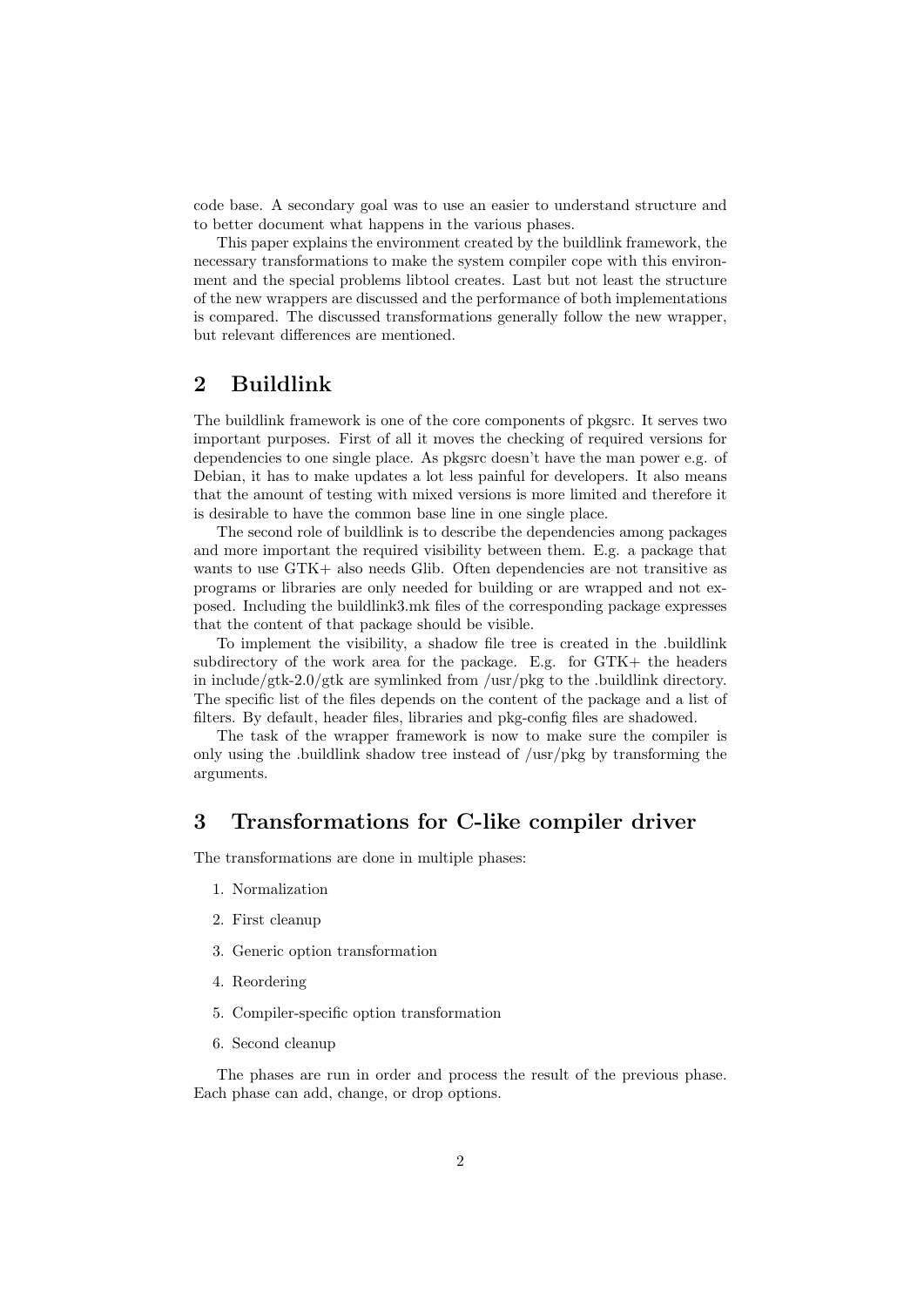#### 3.1 The normalization phase

The normalization phase transforms a number of equivalent option forms into a canonical version for each. For example, "-D", "-I" and "-L" can either take the value as separate option or as part of the same option. The normalization also helps some compilers as they don't support the split form.

Linker options  $("-WI,")$  can be concanated by separating them with ",". To simplify the following processing steps, this is undone first and each component gets a separate "-Wl," prefix.

Library paths can be specified as compiler option with "-L" or as linker option with "-Wl,-L". Rpath entries can be specified by "-R", "-Wl,-R", "- Wl,-rpath" or "-Wl,-rpath". These cases are normalized to "-L" and "-Wl,rpath" respectively. This normalization makes the following transformation phases simpler as they only have to deal with one canonical form. The old wrappers does not do this transformations and has to deal with the redundancy in different places. The "-Wl,-rpath" and "-Wl,-rpath-link" options are also converted to the single argument form.

Rpath entries can be specified either individually or as PATH style list separated by ":". Such lists are split into individual rpath options to simplify the processing.

Options referring to shared libraries with absolute path names are transformed into a combination of "-L" and "-l". This is necessary on platforms that would otherwise hard-code the shared library path in a way that supersedes the rpath equivalent. It also allows the transformation of both "-L" and "-l" options to apply.

#### 3.2 The cleanup phases

The cleanup phases drop redundant arguments. This reduces the runtime for following phases and helps platforms with small argument size limits.

In this phase, duplicate "-I", "-L", "-Wl,-rpath", and "-Wl,-rpath-link" entries are dropped. The old wrappers dropped duplicate "-D" options too. It doesn't consider "-U" options and macros are generally not duplicated much, so this is of dubious value and was not kept.

Additionally all "-Wl,-rpath" options with relative paths are dropped. Those are sign of buggy build rules and some linkers don't drop them correctly, resulting in surprising behavior or security issues.

Identical consecutive library options ("-l") are unified as well.

#### 3.3 The generic option transformations

This phase first matches the arguments against package specific transformation rules. This is used to optionally drop specific optimizer or warning flags. The old wrappers are performing wildcard matches here and it is not clear yet, if continuing to support that compared to much cheaper fixed expression matches is desirable.

After that "-I", "-Wl,-rpath", and "-L" options with absolute path names are matched against a list of source/destination rules. Source and destination specify the path names. If the path for the option matches one of the rules the source part is replaced with the destination. If no match is found or destination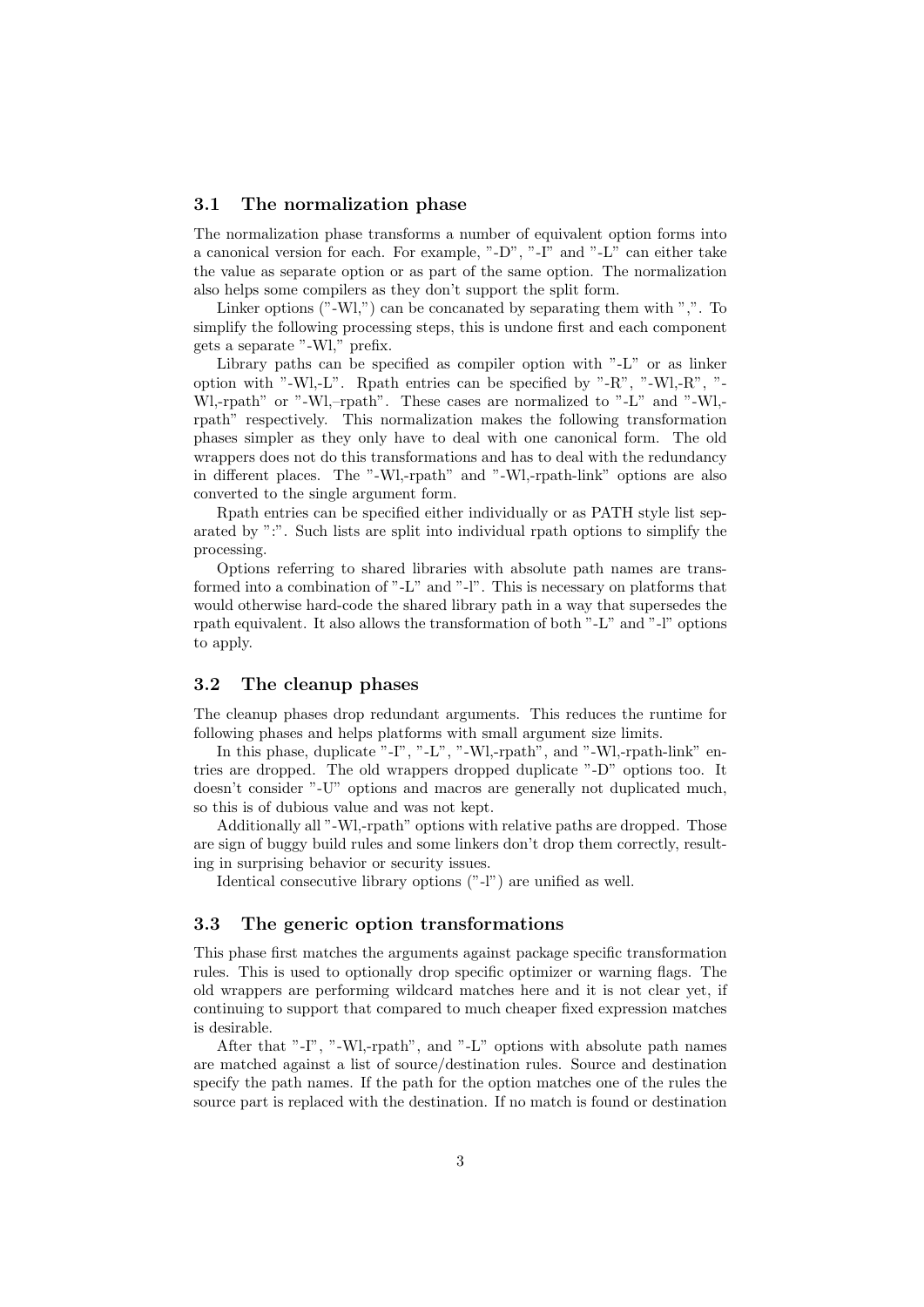is empty, the option is dropped. For "-I" and "-L" this is used to redirect the search paths from the installation prefix to the .buildlink shadow copy. For "-Wl,-rpath" it prevents references to arbitrary directories.

Library options ("-l") are searched for transformation rules as well. This allows to replace one library with one or more different libraries. A good example for this is linking against Berkeley DB. Depending on the chosen version, it is called either -ldb, -ldb1, -ldb2, etc. The transformation rules allow the build rules to just use -ldb.

#### 3.4 The reordering phase

The reordering phase exists for the benefit of platforms with stricter library ordering rules than dynamic ELF linkage. This applies especially to static linkage on most platforms and Mach-O linkage on Mac OS X.

The transformation rules in this phase specify that "-lfoo" needs to be after "-lbar". If a mismatch is detected, all instances of "-lfoo" are moved after the first instance of "-lbar", dropping redundant copies.

The old wrappers provide some glue to deal with "-Wl,-Bdynamic" and "- Wl,-Bstatic". This is needed as the old wrappers collect all "-l" arguments after the "-L" arguments. This has created a number of issues over time, the most prominent example of which is the Perl linkage. Thus, this step is not implemented for the new wrappers.

#### 3.5 The compiler-specific option transformations

The compiler-specific option transformation transforms a GCC-ish command line into whatever the platform compiler can understand. All options are matched against a fixed list of rules. The rules are fixed strings or prefix matches. Transformations are typically either pass, drop, or translate.

An example of a more advanced wrapper is the library handling on AIX. The support for "-Wl,-rpath" on AIX exists only on pretty recent versions and is still limited. The wrappers collect all "-Wl,-rpath" options for that purpose and append it as a single "-blibpath" argument with the aggregated result.

### 4 Dealing with libtool

Libtool is a compiler wrapper to simplify building and using libraries by abstracting platform specific issue. For a cross-platform framework like pkgsrc it is necessary to keep the amount of platform-specific patches manageable. This abstraction comes at a price and one part of that price is the interaction of libtool with the wrapper framework.

Libtool creates three specific issues for linking and installing libraries:

- 1. Library dependencies can be specified by path names
- 2. Relinking needs access to newly installed libraries outside the .buildlink shadow tree.
- 3. Libtool archives (\*.la) should not leak references to the .buildlink shadow tree.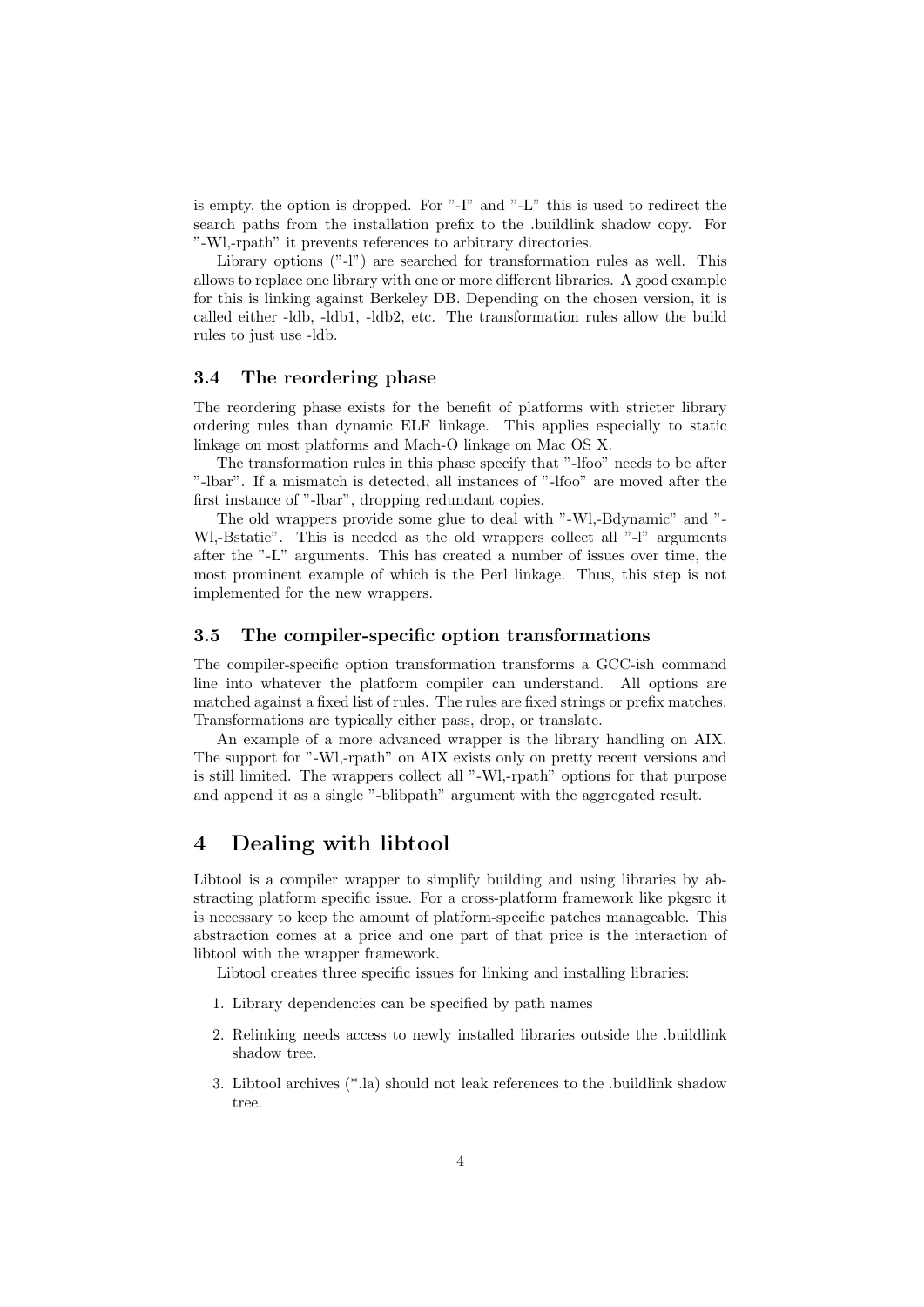To compensate for this a libtool wrapper exists similar to the compiler wrappers.

The relink step enables additional logic in libtool. Whenever it has to relink the output for installation, it keeps two versions of the libtool archive. The first one is the normal ".la" file and includes the relink command. The second version doesn't and is stored with the extension ".lai" in the .libs subdirectory. This is the install version of the libtool archive.

The first problem is addressed by translating direct references to libtool archives similarly to the handling of the "-L" and "-I" options. The second and third problem is addressed by patching the libtool archive and install version after the real libtool command finished.

To allow the relinking step to see the libraries installed by the current package, the library search path is modified for all libtool archives referenced by relative path or an absolute path under the work directory. For each such libtool archive, the .libs subdirectory which contains the real shared and static libraries is added to the search path as "-L" option. This in turn requires that all libtool archives are referenced by path name and not via "-l". As part of the generic transformation phase the libtool wrapper therefore checks all "-l" arguments to see if a corresponding libtool archive exists and is within the work directory. The reference to such a libtool archive replaces the "-l" option.

To prevent accidental leaks of .buildlink references, the options with transformations are processed and the transformations explicitly undone for install version of the libtool archive. This differs from the plain version as by not including the relink command and by not being used to link other local libraries.

# 5 Reimplementing the wrappers in C

The new wrappers are built on a number of assumptions. These include error handling, reusability, and structure: The wrappers are expected to be reusable. They should have to be built only once or at most once for each compiler if the platform supports more than one. This means that, contrary to the old wrapper code, the wrappers are not fully self-contained. The location of the configuration file is passed down via the environment, which needs care for some packages that alter the environment in unexpected ways.

Error handling is generally straight forward – bailing out. It doesn't make sense to try to recover from memory errors as the compiler will likely fail anyway due to the much higher foot print. Parsing of input files is strict as well, as the configuration file is created by the pkgsrc infrastructure and libtool archives by libtool itself. Strictness is especially important for the latter as only a limited subset of shell logic is implemented. Another import area for sanity checking is the command line. GCC itself is often quite forgiving for obvious mistakes. For example "-L" and "-I" options without arguments are silently dropped. This can result in interesting bugs when reordering is done. Forgetting the argument for "-Wl,-rpath" can result in obscure linker errors. Being more aggressive here helps to identify errors.

The wrappers share a common work flow:

- 1. Parse configuration file
- 2. Convert command line arguments into a list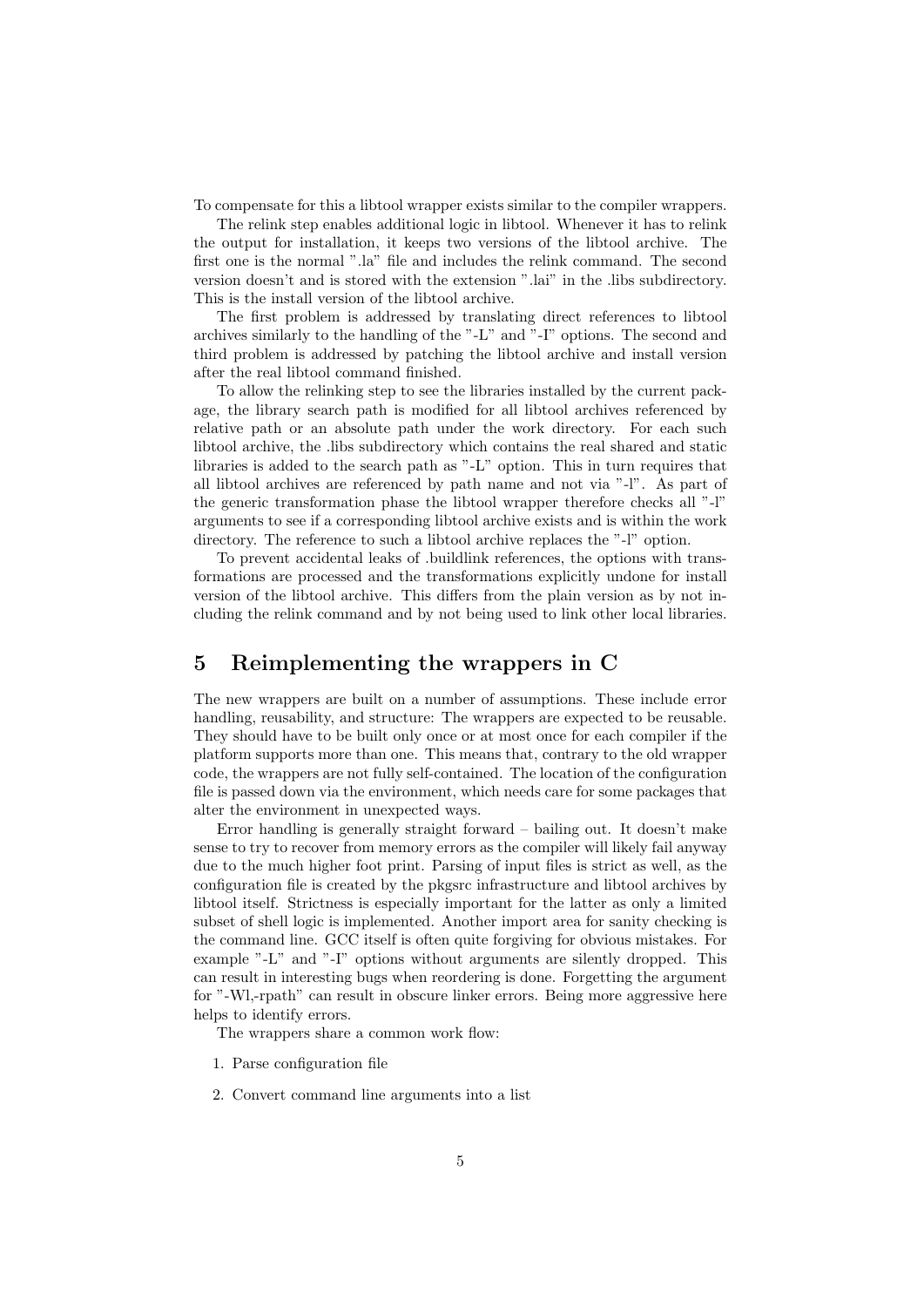- 3. Log original command
- 4. Run the transformation phases in order
- 5. Log modified command
- 6. Fork if needed and execute the modified command
- 7. Do post-processing for the libtool wrapper

The transformation phases separately iterate over the arguments, dropping, adding, or replacing arguments as they go. The cleanup phases are utilizing hash tables to find duplicate options. The compiler-specific transformations are using a perfect hash table for all fixed options and iterate the remaining few rules in order. The implementation considering options as mostly inmutable strings. This increases the pressure on the malloc implementation to use pools for common allocation sizes.

The fork in the wrapper is only done if there is processing after the exit. Depending on the architecture, this is one of the slowest operations possible, so avoiding it can help a lot.

Overall, the current new wrapper consists of approximately 64KB or 2600 lines of code.

To evaluate the performance, the pkgsrc framework has been modified to conditionally support both old and new wrappers. The only difference for execution is the directory passed in the PATH variable.

The first test case is pkg install. This is excersising the normal compiler wrappers, but not libtool. The source files to compile are relatively small. The overhead for the new wrapper is one exec per compiler invocation and the processing itself. No fork is required for this case.

The second test case is libX11. This adds libtool processing for all three cases. The elimination of redundant options explains why using the new wrappers is faster than not using wrappers at all. As the libtool wrapper has to post-process the output files, it has to fork.

The third test case is cmake. This differs from the pkg install test case in the complexity of the compiled files. As the source consist of larger  $C++$  files, the overall runtime is dominated by the  $C++$  compiler.

# 6 Conclusion

The new wrapper framework has proven a success by identifying issues that where not visible before as well as improving the over-all pkgsrc experience. The performance advantage is very noticeable on platforms with cheap fork and can be expected to be even bigger on slower embedded systems.

Further work will focus on integrating the new wrappers into the main tree. This includes porting the platform and compiler specific code from the old wrapper framework. Another area of interest is profiling based on the usage in larger packages to evaluate the fitness of the chosen algorithms.